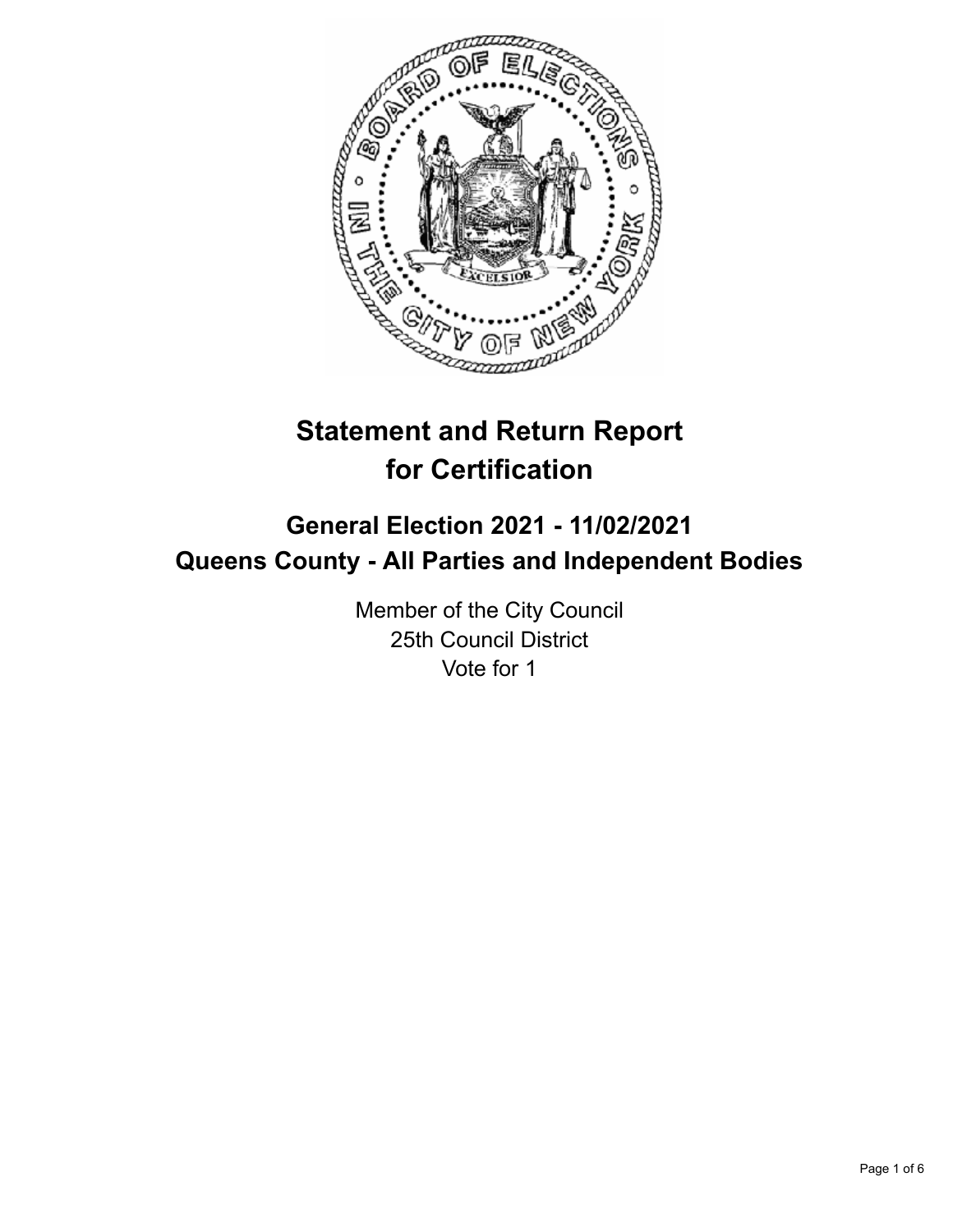

#### **Assembly District 30**

| PUBLIC COUNTER                                           | 278            |
|----------------------------------------------------------|----------------|
| <b>MANUALLY COUNTED EMERGENCY</b>                        | 0              |
| ABSENTEE / MILITARY                                      | 41             |
| <b>AFFIDAVIT</b>                                         |                |
| <b>Total Ballots</b>                                     | 320            |
| Less - Inapplicable Federal/Special Presidential Ballots | 0              |
| <b>Total Applicable Ballots</b>                          | 320            |
| SHEKAR KRISHNAN (DEMOCRATIC)                             | 139            |
| SHAH SHAHIDUL HAQUE (REPUBLICAN)                         | 110            |
| SURAJ JASWAL (LIBERTARIAN)                               | 5              |
| FATIMA BARYAB (DIVERSITY)                                | 23             |
| CAROLYN TRAN (WRITE-IN)                                  | 1              |
| LINDA LEE (WRITE-IN)                                     | $\overline{2}$ |
| UNATTRIBUTABLE WRITE-IN (WRITE-IN)                       | 1              |
| <b>Total Votes</b>                                       | 281            |
| Unrecorded                                               | 39             |

#### **Assembly District 34**

| <b>PUBLIC COUNTER</b>                                    | 6,597 |
|----------------------------------------------------------|-------|
| <b>MANUALLY COUNTED EMERGENCY</b>                        | 0     |
| <b>ABSENTEE / MILITARY</b>                               | 627   |
| <b>AFFIDAVIT</b>                                         | 44    |
| <b>Total Ballots</b>                                     | 7,268 |
| Less - Inapplicable Federal/Special Presidential Ballots | 0     |
| <b>Total Applicable Ballots</b>                          | 7,268 |
| SHEKAR KRISHNAN (DEMOCRATIC)                             | 4,309 |
| SHAH SHAHIDUL HAQUE (REPUBLICAN)                         | 1,162 |
| SURAJ JASWAL (LIBERTARIAN)                               | 232   |
| FATIMA BARYAB (DIVERSITY)                                | 1,084 |
| ALFONSO QUIROZ (WRITE-IN)                                | 1     |
| CAROLYN TRAN (WRITE-IN)                                  | 15    |
| CASSANDRA PETTERSON (WRITE-IN)                           | 1     |
| CHRISTIAN JEOVANNY BUSTAMANTE (WRITE-IN)                 | 1     |
| LAURO VAZQUEZ (WRITE-IN)                                 | 1     |
| LILIANA MELO (WRITE-IN)                                  | 1     |
| MELVYN GOLDMAN (WRITE-IN)                                | 1     |
| NICHOLAS GRIPPI (WRITE-IN)                               | 1     |
| UNATTRIBUTABLE WRITE-IN (WRITE-IN)                       | 3     |
| YI ANDY CHEN (WRITE-IN)                                  | 1     |
| YU-CHING PAI (WRITE-IN)                                  | 2     |
| <b>Total Votes</b>                                       | 6,815 |
| Unrecorded                                               | 453   |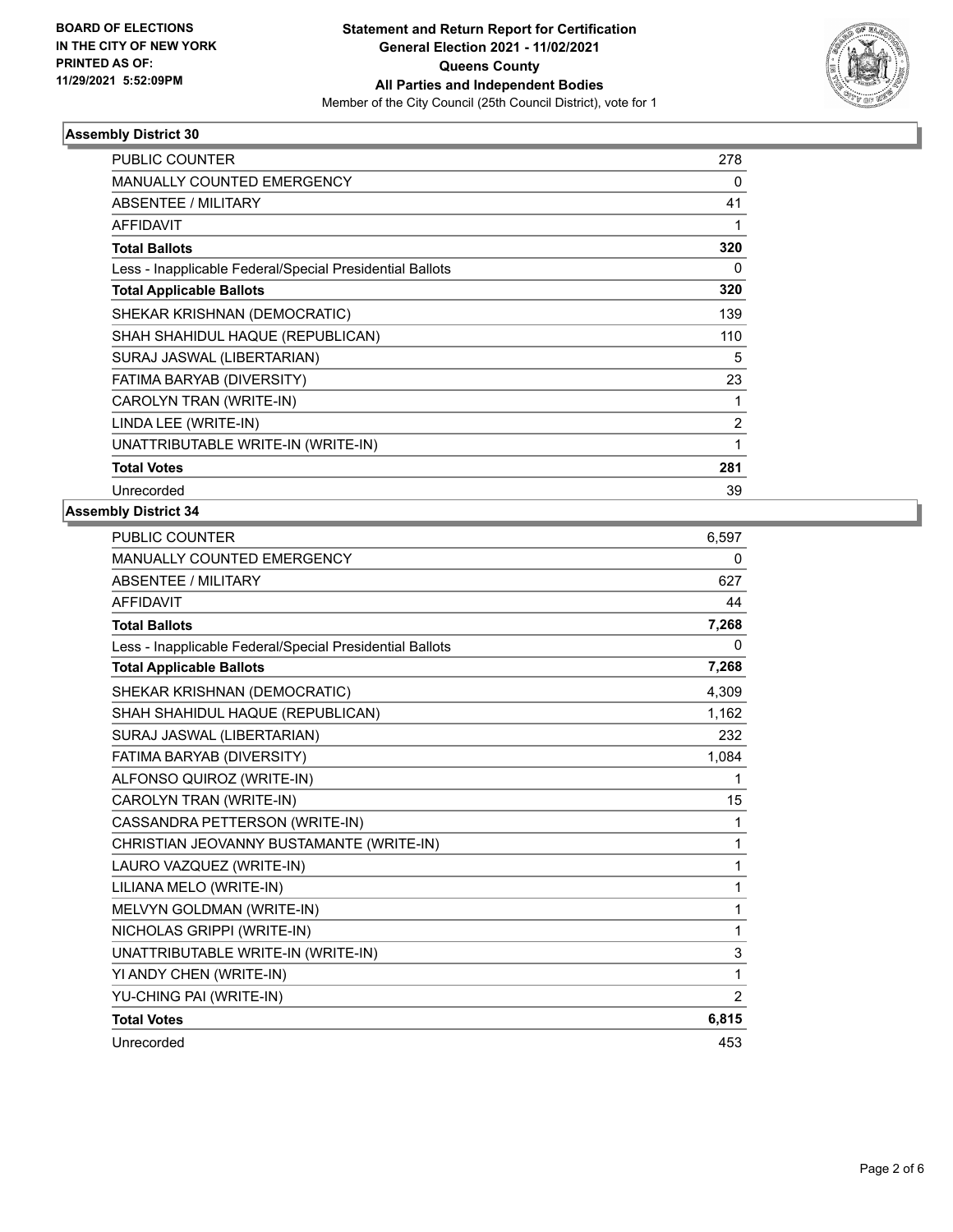

#### **Assembly District 35**

| PUBLIC COUNTER                                           | 2,373          |
|----------------------------------------------------------|----------------|
| MANUALLY COUNTED EMERGENCY                               | 0              |
| ABSENTEE / MILITARY                                      | 234            |
| <b>AFFIDAVIT</b>                                         | 9              |
| <b>Total Ballots</b>                                     | 2,616          |
| Less - Inapplicable Federal/Special Presidential Ballots | 0              |
| <b>Total Applicable Ballots</b>                          | 2,616          |
| SHEKAR KRISHNAN (DEMOCRATIC)                             | 1,310          |
| SHAH SHAHIDUL HAQUE (REPUBLICAN)                         | 647            |
| SURAJ JASWAL (LIBERTARIAN)                               | 52             |
| FATIMA BARYAB (DIVERSITY)                                | 355            |
| CAROLYN TRAN (WRITE-IN)                                  | 1              |
| MARK BIBLIS (WRITE-IN)                                   | 1              |
| MINKA CARA (WRITE-IN)                                    | 1              |
| PATRICK LAMBERT (WRITE-IN)                               | 1              |
| UNATTRIBUTABLE WRITE-IN (WRITE-IN)                       | $\overline{2}$ |
| <b>Total Votes</b>                                       | 2,370          |
| Unrecorded                                               | 246            |

### **Assembly District 36**

| PUBLIC COUNTER                                           | 24             |
|----------------------------------------------------------|----------------|
| <b>MANUALLY COUNTED EMERGENCY</b>                        | 0              |
| ABSENTEE / MILITARY                                      | 0              |
| <b>AFFIDAVIT</b>                                         |                |
| <b>Total Ballots</b>                                     | 25             |
| Less - Inapplicable Federal/Special Presidential Ballots | 0              |
| <b>Total Applicable Ballots</b>                          | 25             |
| SHEKAR KRISHNAN (DEMOCRATIC)                             | 17             |
| SHAH SHAHIDUL HAQUE (REPUBLICAN)                         | 3              |
| SURAJ JASWAL (LIBERTARIAN)                               | 0              |
| FATIMA BARYAB (DIVERSITY)                                | 3              |
| <b>Total Votes</b>                                       | 23             |
| Unrecorded                                               | $\overline{2}$ |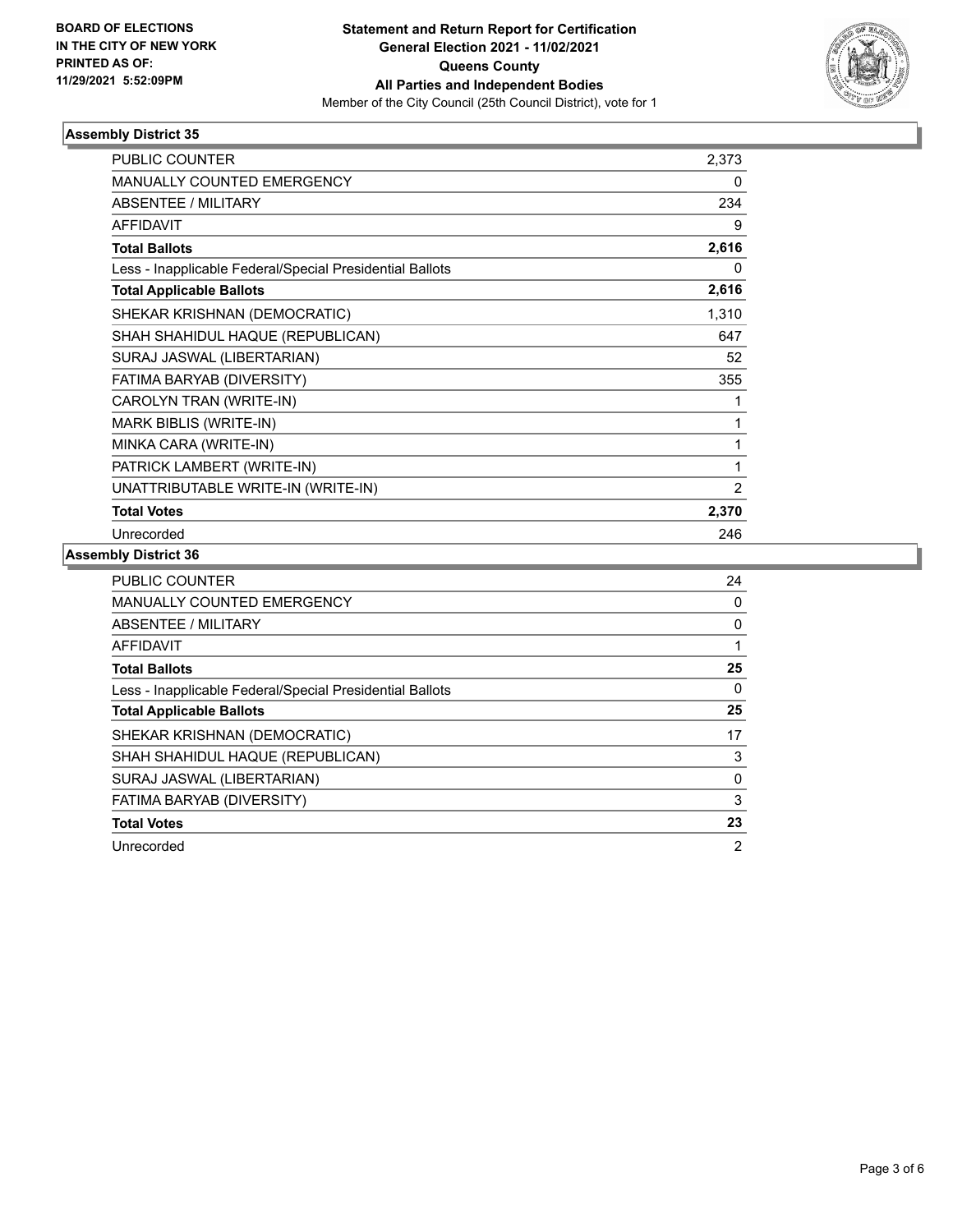

#### **Assembly District 39**

| <b>PUBLIC COUNTER</b>                                    | 5,834          |
|----------------------------------------------------------|----------------|
| MANUALLY COUNTED EMERGENCY                               | 0              |
| ABSENTEE / MILITARY                                      | 592            |
| <b>AFFIDAVIT</b>                                         | 34             |
| <b>Total Ballots</b>                                     | 6,460          |
| Less - Inapplicable Federal/Special Presidential Ballots | 0              |
| <b>Total Applicable Ballots</b>                          | 6,460          |
| SHEKAR KRISHNAN (DEMOCRATIC)                             | 3.691          |
| SHAH SHAHIDUL HAQUE (REPUBLICAN)                         | 1,065          |
| SURAJ JASWAL (LIBERTARIAN)                               | 126            |
| FATIMA BARYAB (DIVERSITY)                                | 1,090          |
| ANDY CHEN (WRITE-IN)                                     | 1              |
| CAROLYN TRAN (WRITE-IN)                                  | 7              |
| IRENE MALLINGER (WRITE-IN)                               | 1              |
| JESSICA VASQUEZ (WRITE-IN)                               | 1              |
| JUDITH A MATTICH (WRITE-IN)                              | 1              |
| KHARL ROF (WRITE-IN)                                     | 1              |
| MARTIN VASQUEZ (WRITE-IN)                                | $\overline{2}$ |
| ROCKY CHAVEZ (WRITE-IN)                                  | 1              |
| THOMAS CLYNES (WRITE-IN)                                 | 1              |
| UNATTRIBUTABLE WRITE-IN (WRITE-IN)                       | 5              |
| YI ANDY CHEN (WRITE-IN)                                  | 3              |
| <b>Total Votes</b>                                       | 5,996          |
| Unrecorded                                               | 464            |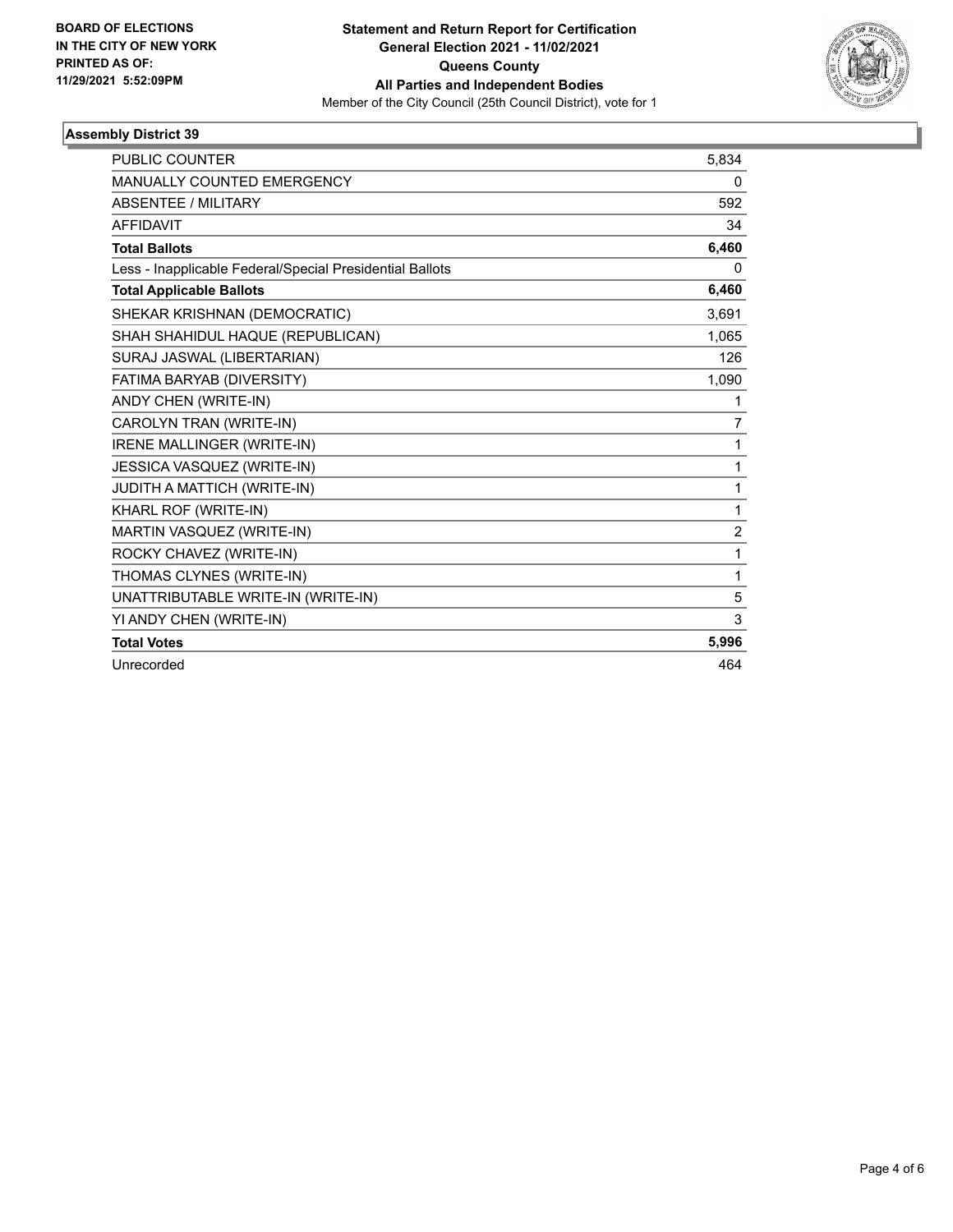

#### **Total for Member of the City Council (25th Council District) - Queens County**

| PUBLIC COUNTER                                           | 15,106           |
|----------------------------------------------------------|------------------|
| <b>MANUALLY COUNTED EMERGENCY</b>                        | 0                |
| <b>ABSENTEE / MILITARY</b>                               | 1,494            |
| AFFIDAVIT                                                | 89               |
| <b>Total Ballots</b>                                     | 16,689           |
| Less - Inapplicable Federal/Special Presidential Ballots | 0                |
| <b>Total Applicable Ballots</b>                          | 16,689           |
| SHEKAR KRISHNAN (DEMOCRATIC)                             | 9,466            |
| SHAH SHAHIDUL HAQUE (REPUBLICAN)                         | 2,987            |
| SURAJ JASWAL (LIBERTARIAN)                               | 415              |
| FATIMA BARYAB (DIVERSITY)                                | 2,555            |
| ALFONSO QUIROZ (WRITE-IN)                                | 1                |
| ANDY CHEN (WRITE-IN)                                     | 1                |
| CAROLYN TRAN (WRITE-IN)                                  | 24               |
| CASSANDRA PETTERSON (WRITE-IN)                           | 1                |
| CHRISTIAN JEOVANNY BUSTAMANTE (WRITE-IN)                 | 1                |
| IRENE MALLINGER (WRITE-IN)                               | 1                |
| JESSICA VASQUEZ (WRITE-IN)                               | 1                |
| JUDITH A MATTICH (WRITE-IN)                              | 1                |
| KHARL ROF (WRITE-IN)                                     | 1                |
| LAURO VAZQUEZ (WRITE-IN)                                 | 1                |
| LILIANA MELO (WRITE-IN)                                  | 1                |
| LINDA LEE (WRITE-IN)                                     | $\boldsymbol{2}$ |
| MARK BIBLIS (WRITE-IN)                                   | 1                |
| MARTIN VASQUEZ (WRITE-IN)                                | $\boldsymbol{2}$ |
| MELVYN GOLDMAN (WRITE-IN)                                | 1                |
| MINKA CARA (WRITE-IN)                                    | 1                |
| NICHOLAS GRIPPI (WRITE-IN)                               | 1                |
| PATRICK LAMBERT (WRITE-IN)                               | 1                |
| ROCKY CHAVEZ (WRITE-IN)                                  | 1                |
| THOMAS CLYNES (WRITE-IN)                                 | $\mathbf{1}$     |
| UNATTRIBUTABLE WRITE-IN (WRITE-IN)                       | 11               |
| YI ANDY CHEN (WRITE-IN)                                  | 4                |
| YU-CHING PAI (WRITE-IN)                                  | $\overline{2}$   |
| <b>Total Votes</b>                                       | 15,485           |
| Unrecorded                                               | 1,204            |